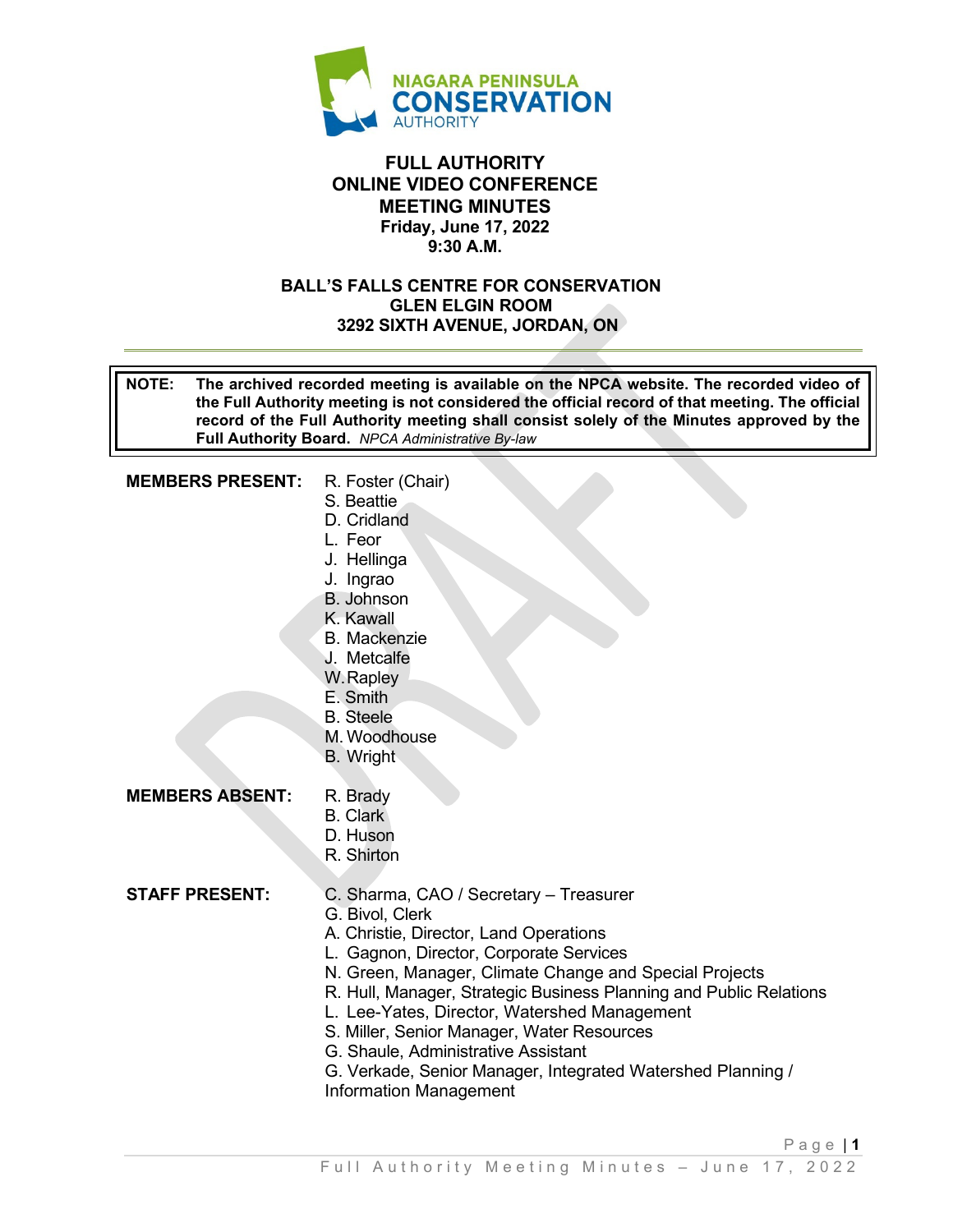### **OTHERS PRESENT:** Robert Orland, Orland Conservation

Chair Foster called the meeting to order at 9:31 a.m..

### 1. APPROVAL OF AGENDA

Resolution No. FA-50-2022 Moved by Member Cridland Seconded by Member Steele

**THAT** the agenda for the Full Authority Meeting dated June 17, 2022 **BE APPROVED**.

 **CARRIED**

# 2. DECLARATIONS OF CONFLICT OF INTEREST

None declared.

## 3. APPROVAL OF MINUTES

a) Minutes of the Full Authority Meeting dated May 20, 2022

Resolution No. FA-51-2022 Moved by Member Ingrao Seconded by Member Metcalfe

**THAT** the minutes of the Full Authority Meeting dated May 20, 2022 **BE APPROVED**.

 **CARRIED**

### 4. CHAIR'S UPDATE

Chair Foster spoke on the joint event by the Conservation Authority and the Conservation Foundation on June 14, 2022 at Bench Brewery.

### 5. CORRESPONDENCE

None

### 6. PRESENTATIONS

a) PowerPoint Presentation by Robert Orland, Orland Conservation RE: Land Securement Strategy 2022-2023 - This presentation was in conjunction with agenda item 9.b) Report No. FA-24-22 RE: Draft Land Securement Strategy 2022-2023. Chief Administrative Officer Sharma spoke on the land securement strategy exercise and introduced Mr. Orland who presented. Members posed questions.

Resolution No. FA-52-2022 Moved by Member Feor Seconded by Member Wright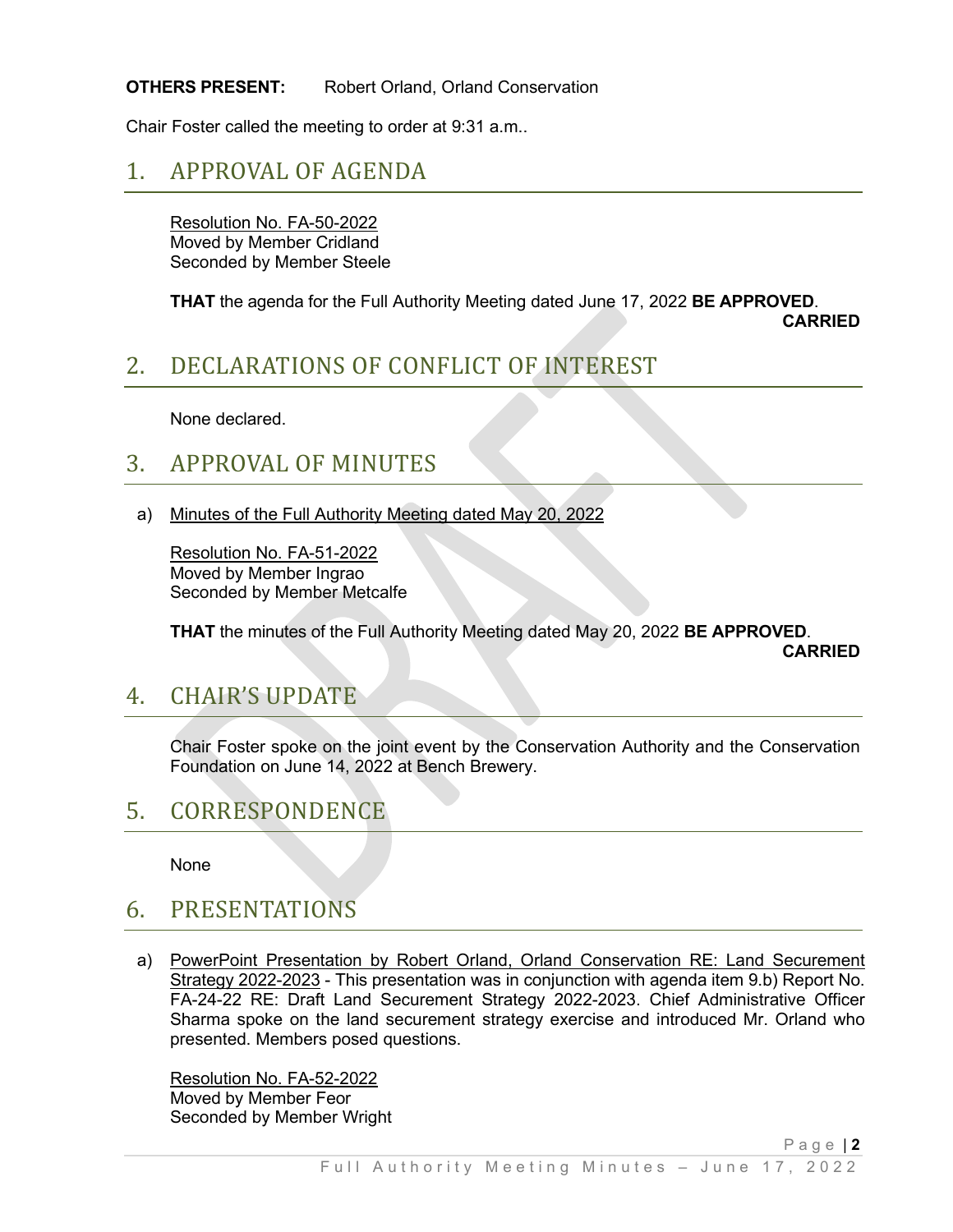**THAT** the PowerPoint presentation by Robert Orland, Orland Conservation RE: Land Securement Strategy 2022 **BE RECEIVED**.

#### **CARRIED**

b) PowerPoint Presentation by Geoff Verkade, Senior Manager, Integrated Watershed Planning / Information Management RE: Digital Terrain Model Update/Availability on Open Data – This presentation was conjunction with agenda item 8.b) Report No. FA-25-22 RE: Digital Terrain Model Update and Open Data Release. Mr Verkade presented.

Resolution No. FA-53-2022 Moved by Member Mackenzie Seconded by Member Woodhouse

**THAT** the PowerPoint presentation by Geoff Verkade, Senior Manager, Integrated Watershed Planning / Information Management RE: DTM Update/Availability on Open Data **BE RECEIVED**.

**CARRIED**

## 7. DELEGATIONS

None

## 8. CONSENT ITEMS

- a) Report No. FA-22-22 RE: Morgan's Point Conservation Area Environment and Climate Change Canada's (ECCC) Habitat Stewardship Program Funding Update – Members posed questions and offered comment.
- b) Report No. FA-25-22 RE: Digital Terrain Model Update and Open Data Release Members posed questions to staff and commented.

Resolution No. FA-54-2022 Moved by Member Wright Seconded by Member Cridland

**THAT** the following reports **BE RECEIVED**:

- Report No. FA-22-22 RE: Morgan's Point Conservation Area Environment and Climate Change Canada's (ECCC) Habitat Stewardship Program Funding Update; and
- Report No. FA-25-22 RE: Digital Terrain Model Update and Open Data Release.

**CARRIED**

# 9. DISCUSSION ITEMS

a) Report No. FA-23-22 RE: Cave Springs Conservation Area Enhancement Project Update and Award of Contract for Parking Lot Construction – Adam Christie, Director, Land Operations presented the report. Members posed questions.

Resolution No. FA-55-2022 Moved by Member Kawall Seconded by Member Beattie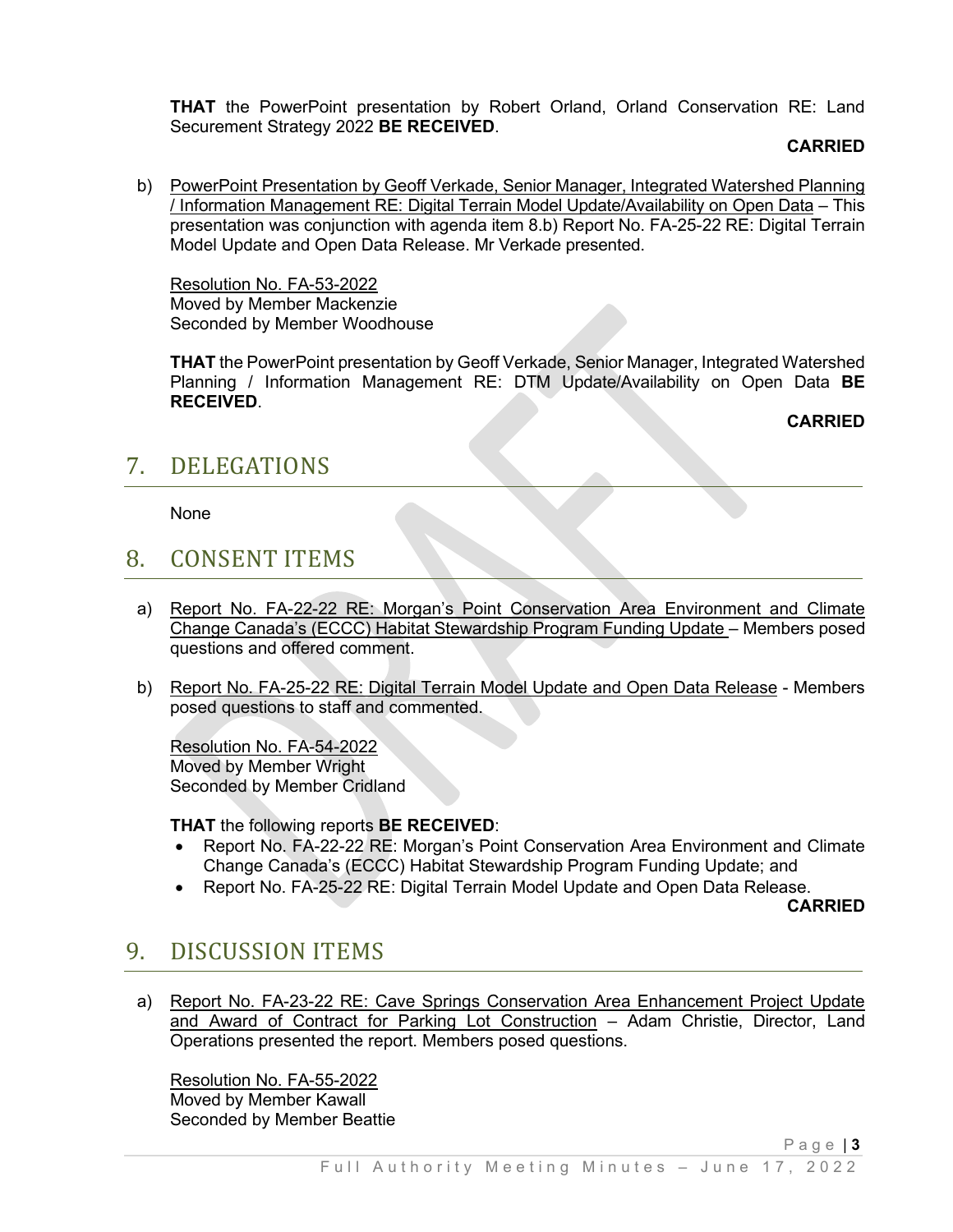- 1. **THAT** Report No. FA-23-22 RE: Cave Springs Conservation Area Enhancement Project Update and Award of Contract for Parking Lot Construction **BE RECEIVED**.
- 2. **THAT** a capital contract award to Duomax Developments Ltd. in the amount of \$257,191 (plus non-recoverable HST) **BE APPROVED**.
- 3. **AND THAT** a contingency of 10% or \$25,719 **BE ALLOCATED** to address any anticipated costs during the project implementation process.

#### **CARRIED**

b) Report No. FA-24-22 RE: Draft Land Securement Strategy 2022-2032 - Leilani Lee-Yates, Director, Watershed Management presented the report. Members posed questions to staff. Discussion ensued.

Resolution No. FA-56-2022 Moved by Member Smith Seconded by Member Hellinga

- 1. **THAT** Report No. FA-24-222 RE: Draft Land Securement Strategy 2022-2032, as appended, **BE ENDORSED** in principle for the purpose of engaging with external partners to obtain input prior to finalizing the Strategy.
- 2. **THAT** staff **CONSULT** with municipal partners, land trusts, Indigenous organizations, the Niagara Peninsula Conservation Foundation, and Public Advisory Committee to seek input and to explore partnerships toward future land securement.
- 3. **THAT** staff **DEVELOP** policy to guide decision-making regarding land acquisition and disposition, as per the *Conservation Authorities Act,* O. Reg 686/21 (Sec. 9 (2)(vi)).
- 4. **AND FURTHER THAT** staff **REPORT** back to the Board of Directors for final approval of the Land Securement Strategy 2022-2032 and implementation priorities during Q4 of 2022.

#### **CARRIED**

# 10. COMMITTEE ITEMS

### **10.1 PUBLIC ADVISORY COMMITTEE**

a) Minutes of the Public Advisory Committee Meeting dated June 2, 2022

Resolution No. FA-57-2022 Moved by Member Woodhouse Seconded by Member Feor

**THAT** the minutes of the Public Advisory Committee Meeting dated June 2, 2022 **BE RECEIVED**.

**CARRIED**

### 11. NOTICES OF MOTION

None

### 12. MOTIONS

None